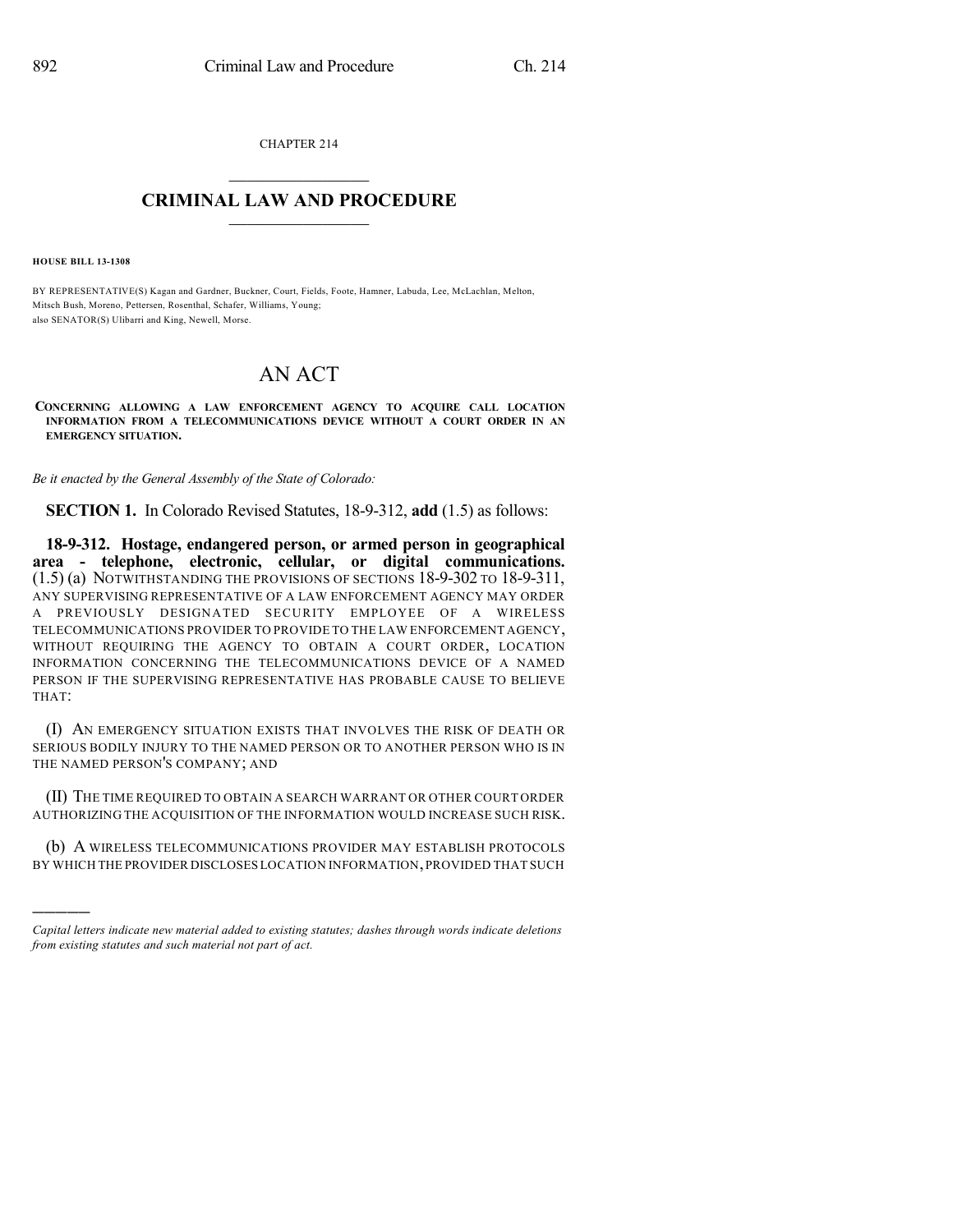PROTOCOLS SHALL INCLUDE KEEPING A RECORD OF:

(I) THE NAME OF THE SUPERVISING REPRESENTATIVE OF A LAW ENFORCEMENT AGENCY THAT REQUESTED THE LOCATION INFORMATION; AND

(II) THE TIME AND DATE WHEN THE REQUEST WAS MADE.

(c) WITH REGARD TO COMPLIANCE WITH THE REQUIREMENTS OF THIS SUBSECTION (1.5), NO CAUSE OF ACTION MAY BE BROUGHT AGAINST ANY WIRELESS TELECOMMUNICATIONS PROVIDER, ITS OFFICERS, EMPLOYEES, AGENTS, OR OTHER SPECIFIED PERSONS FOR PROVIDING LOCATION INFORMATION IN RESPONSE TO A REQUEST FROM A LAW ENFORCEMENT AGENT WITH ACTUAL OR APPARENT AUTHORITY TO ACT AS A SUPERVISING REPRESENTATIVE UNDER THIS SUBSECTION (1.5).

(d) A LAW ENFORCEMENT AGENCY THAT ACQUIRES INFORMATION PURSUANT TO THIS SUBSECTION (1.5) SHALL NOT DIVULGE THE ACQUIRED INFORMATION TO ANY PERSON OTHER THAN TO ANOTHER LAW ENFORCEMENT AGENCY, OR AN EMPLOYEE THEREOF, UNLESS THE LAW ENFORCEMENT AGENCY HAS OBTAINED A COURT ORDER STATING THAT THE INFORMATION WAS LAWFULLY OBTAINED AND AUTHORIZING THE LAW ENFORCEMENT AGENCY TO RETAIN THE INFORMATION, AS DESCRIBED IN SUBPARAGRAPH (I) OF PARAGRAPH (d) OF THIS SUBSECTION (1.5).

(e) (I) NOT MORE THAN FORTY-EIGHT HOURS AFTER ORDERING A PREVIOUSLY DESIGNATED SECURITY EMPLOYEE OF A WIRELESS TELECOMMUNICATIONS PROVIDER TO PROVIDE INFORMATION AS DESCRIBED IN PARAGRAPH (a) OF THIS SUBSECTION (1.5), A LAW ENFORCEMENT AGENCY SHALL REQUEST A COURT ORDER STATING WHETHER:

(A) AT THE TIME THAT THE SUPERVISING REPRESENTATIVE OF A LAW ENFORCEMENT AGENCY ORDERED THE PREVIOUSLY DESIGNATED SECURITY EMPLOYEE OF A WIRELESS TELECOMMUNICATIONS PROVIDER TO PROVIDE THE INFORMATION, THE SUPERVISING REPRESENTATIVE HAD PROBABLE CAUSE TO BELIEVE THAT THE CONDITIONS DESCRIBED IN PARAGRAPH (a) OF THIS SUBSECTION (1.5) EXISTED; AND

(B) THE LAW ENFORCEMENT AGENCY MAY RETAIN THE INFORMATION FOR A BONA FIDE INVESTIGATIVE PURPOSE.

(II) UNLESS A COURT ORDERS THAT THE LAW ENFORCEMENT AGENCY MAY RETAIN THE INFORMATION FOR A BONA FIDE INVESTIGATIVE PURPOSE, AS DESCRIBED IN SUB-SUBPARAGRAPH (B) OF SUBPARAGRAPH (I) OF THIS PARAGRAPH (e), THE LAW ENFORCEMENT AGENCY SHALL DESTROY THE INFORMATION AND NOT RETAIN ANY COPY OF THE INFORMATION FOR ANY PURPOSE.

(III) IF THE COURT ISSUES AN ORDER STATING THAT THE SUPERVISING REPRESENTATIVE OF THE LAW ENFORCEMENT AGENCY DID NOT HAVE PROBABLE CAUSE TO BELIEVE THAT THE CONDITIONS DESCRIBED IN PARAGRAPH (a) OF THIS SUBSECTION (1.5) EXISTED AND THAT THE INFORMATION WAS NOT LAWFULLY OBTAINED, THEN NEITHER THE INFORMATION NOR ANY OTHER EVIDENCE THAT IS OBTAINED AS A RESULT OF THE LAW ENFORCEMENT AGENCY'S ACQUISITION OF THE